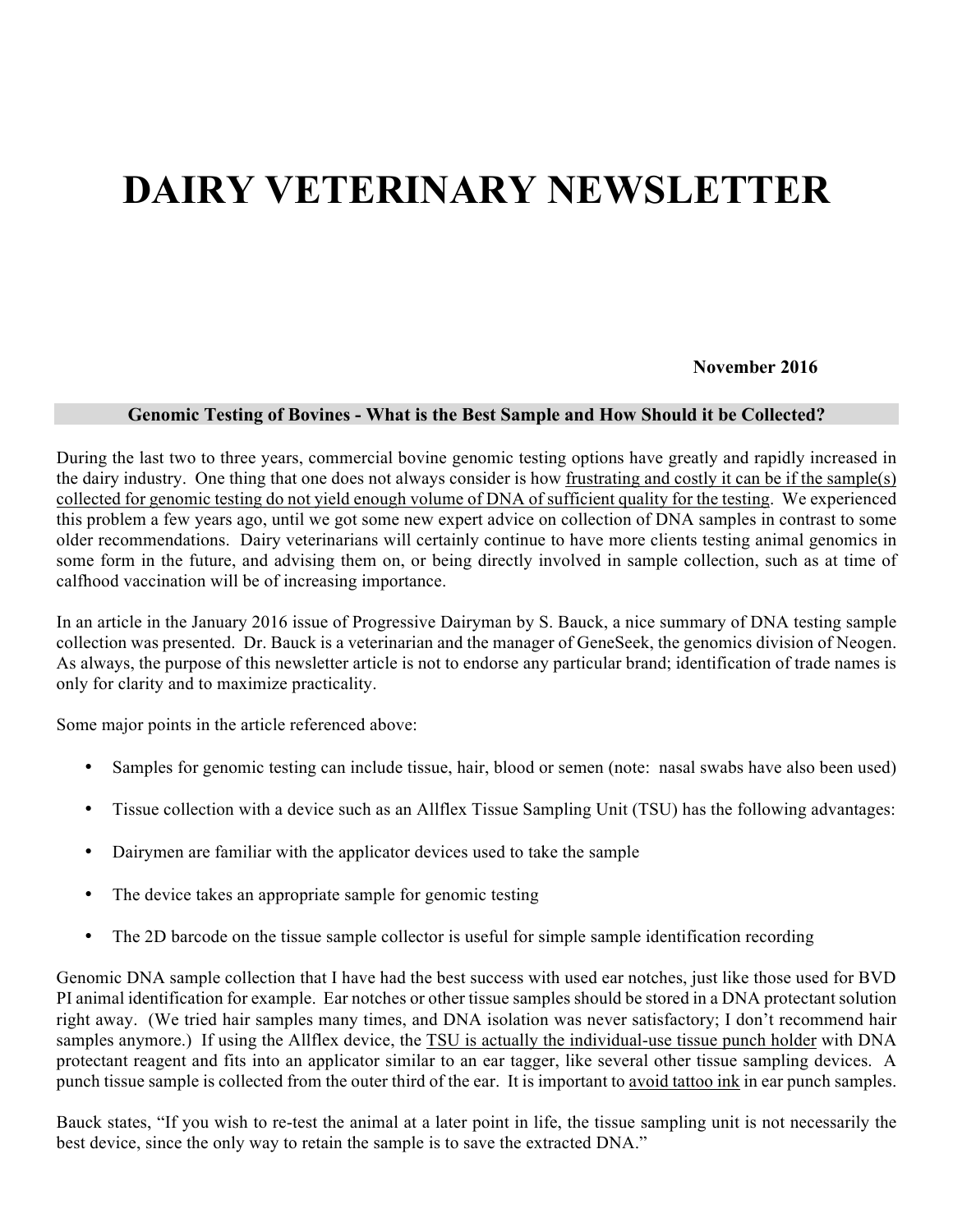

Image of the TSU (Tissue Sampling Unit) applicator and the TSU itself

Storage of the DNA in liquid reagent for possible later use is the only sample storage method I have had experience with. However, the article mentions that hair and blood sampling can be done using a paper card, " - usually supplied by the genomics testing lab - that is inexpensive and easy to use, but somewhat less automated". The cards have bar codes which can link to the animal ID. Others report the cards used for nasal swab DNA also.

"The cost of the card is about 50 cents and one distinct advantage to this sampling method is the ability to return to that sample later in the animal's life and re-extract the DNA for another test (something which is done frequently on the part of the A.I. industry, for example)." I am interested in this because extracting DNA later from stored samples, especially hair, has been a problem in our experience. (Our post-extraction DNA stored in liquid has never been retested so far.) Not having to keep DNA in liquid after extraction and being able to go back to something like a bar coded card to get more DNA later would be very useful I think. However, the cards would have to be stored in a clean and organized way of course, and storage of large amounts of paper records is often a challenge on many farms, including some of the largest farms. The cards are reported to store DNA at room temperature for years.

An article describing use of paper DNA cards was written by M. McClure et al. in BNC Research Notes, 2009. https://www.ncbi.nlm.nih.gov/pmc/articles/PMC2704227/pdf/1756-0500-2-107.pdf

Returning to the subject of tissue collection using the TSU, it can also link to an animal ID; devices exist which can read an electronic ID such as an ear tag and link that with the bar code on the individual TSU. Bar code reading and linking can be difficult and confusing, though. It is also possible to write an animal's ID in a box within a pre-printed list of TSU ID's which include visible numbers such as 02060 according to this TSU Tissue Collection website: https://genetics.zoetis.com/canada/\_locale-assets/documents/tissue-sampling-en.pdf

I can envision that this writing of animal ID's on the pre-printed lists of 10 TSU ID's (they come in boxes of 10) might be easier to keep straight when working and sampling animals.

### **Proper ID of the animal linked to its DNA sample - essential**

One of the most commonly unappreciated sources of error in any sample collection from animals or people is possible misidentification of who the sample came from. I agree with Bauck when he states how important proper sample ID is: "More than half of the focus for development of efficient sample collection systems is around the process of associating the sample barcode with the animal's permanent I.D. to ensure 'chain of custody' - like a crime scene investigation. The sample barcode is the vital piece of information from the lab perspective, but in the end, the information must be related to the animal I.D. to be useful for the dairyman. Sample identification and animal I.D. recording can be done by hand, however, this method can be time-consuming and lead to transcription errors."

In part of my job at USU as the epidemiologist at the Utah Veterinary Diagnostic Laboratory, and before that when I worked in mastitis and udder health for many years, I have seen that many producers and others involved in sample handling take proper ID of each sample for granted. However, when handling hundreds or thousands of samples at one time, it is vitally important and not always simple to make sure that every sample container is properly linked back to the animal it came from.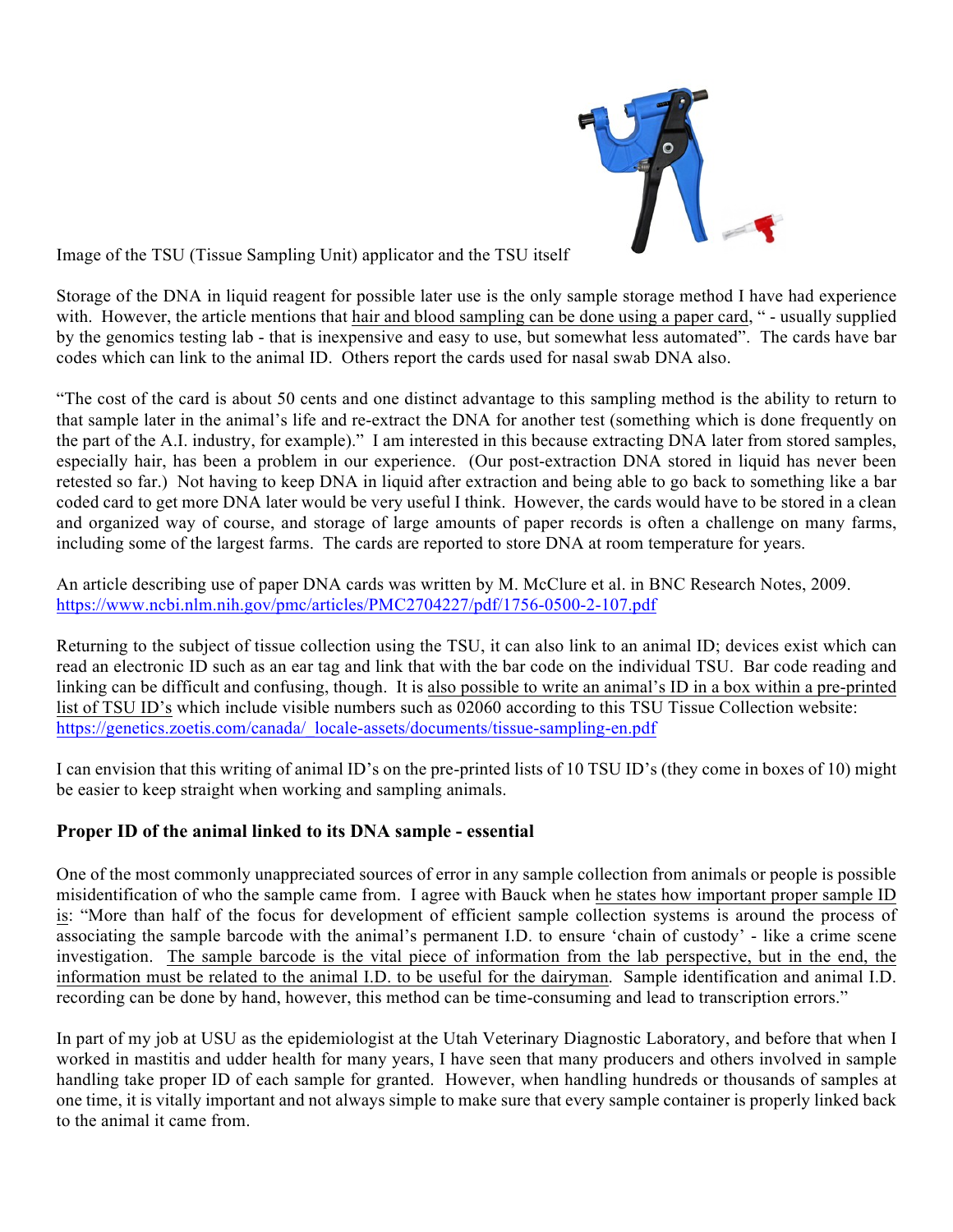Bauck continues, "Required data includes an acceptable and unique animal identification (registration number or electronic I.D. tag number), breed designation, birthdate, sex, sire and dam, and whether or not the animal is a twin or a singleton.

In most instances, this data can be routinely retrieved from commonly used record systems and uploaded to the genomic services provider where your samples are sent. If that isn't possible, a simple electronic spreadsheet can be sent via email." When I have done genomic testing, we never were asked and never considered whether a cow was a twin (or triplet) or not. As animals age or if they were purchased, the information above can be difficult to impossible to obtain.

## **Age or times to sample DNA**

It is often logical to sample calves early in life; decisions can be made whether to keep or sell them based on genetic potential. However, the article makes this point: " - - depending on calf mortality at your farm, it [may] be financially beneficial to wait until you can feel confident in that calf's survival. In other instances, you may want to screen for diseases, such as animals persistently infected with bovine viral diarrhea (PI), before investing in the cost of genomic testing. One strategy that has been proposed is to sample a heifer at or shortly after birth, screen the sample immediately for BVD-PI and hold the sample for several months while the heifer gets through the critical health period in the first few months of life."

What about ID tagging an animal and sampling DNA at the same time? There are "matched pair" sets available for this purpose. I have seen them but never used them; I have only ear notched adult cows for DNA genomic testing as part of field research. The "pair" sets actually have 3 parts, visual tag, RFID tag, and the TSU:



Image of matched pair of visual tag, RFID tag, and TSU

The best video I have found of using the matched sets is a U.S. Jersey Association video: https://www.youtube.com/watch?v=KTMfr4O3R6o

Tissue samples can be stored at room temperature, refrigerated or frozen. The major question is what does the DNA genomic testing lab where they will be sent require for sample storage and shipping conditions?

### **Consult with your DNA testing laboratory regarding sample types, shipping and handling**

Generally, despite the long-term storage of paper cards, most DNA testing labs recommend shipping cards within 48 hours of collection. This suggests to me that if one wants to store card DNA on the farm for possible future testing, you would need to send one card to the lab and collect another blood or nasal swab sample on another card to keep. The cards close like a matchbook and can be shipped at room temperature (hair root samples can be as well, but again we have not had satisfactory DNA extraction results with hair samples).

I have commented in this newsletter several times in the past what it is like to try to reach someone to get an answer from the FDA. I discovered that that process was paradise compared to trying to get an answer from several bovine DNA testing laboratories regarding the question of what the storage and shipping conditions are for sending tissue punch samples to them. I talked to several people who had no idea, and multiple interminable phone menus that